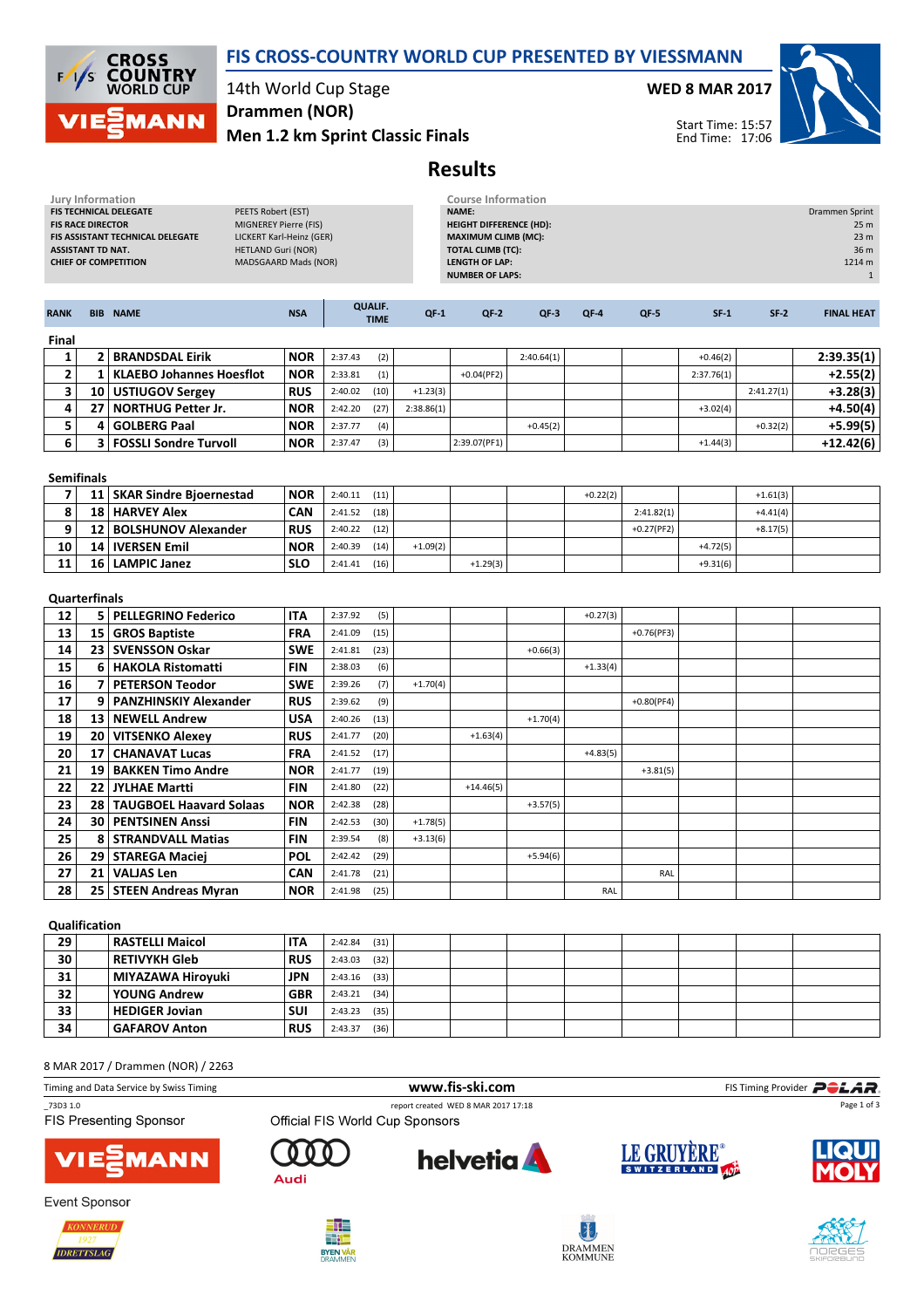



14th World Cup Stage Drammen (NOR)

Men 1.2 km Sprint Classic Finals

WED 8 MAR 2017



Start Time: 15:57 End Time: 17:06

|               |                                |            |                               |        | <b>Results</b> |        |        |        |        |        |                   |
|---------------|--------------------------------|------------|-------------------------------|--------|----------------|--------|--------|--------|--------|--------|-------------------|
| <b>RANK</b>   | <b>BIB NAME</b>                | <b>NSA</b> | <b>QUALIF.</b><br><b>TIME</b> | $OF-1$ | $QF-2$         | $QF-3$ | $QF-4$ | $QF-5$ | $SF-1$ | $SF-2$ | <b>FINAL HEAT</b> |
| Qualification |                                |            |                               |        |                |        |        |        |        |        |                   |
| 35            | <b>KETELAE Toni</b>            | <b>FIN</b> | 2:43.48<br>(37)               |        |                |        |        |        |        |        |                   |
| 36            | <b>ARNAULT Clement</b>         | <b>FRA</b> | 2:43.63<br>(38)               |        |                |        |        |        |        |        |                   |
| 37            | <b>NYENG Emil</b>              | <b>NOR</b> | 2:43.81<br>(39)               |        |                |        |        |        |        |        |                   |
| 38            | <b>PALM Sindre Odberg</b>      | <b>NOR</b> | 2:44.01<br>(40)               |        |                |        |        |        |        |        |                   |
| 39            | <b>THORN Viktor</b>            | <b>SWE</b> | 2:44.18<br>(41)               |        |                |        |        |        |        |        |                   |
| 40            | <b>HAMILTON Simeon</b>         | <b>USA</b> | 2:44.22<br>(42)               |        |                |        |        |        |        |        |                   |
| 41            | <b>SILFVER Erik</b>            | <b>SWE</b> | 2:44.24<br>(43)               |        |                |        |        |        |        |        |                   |
| 42            | <b>LUUSUA Ari</b>              | <b>FIN</b> | 2:44.37<br>(44)               |        |                |        |        |        |        |        |                   |
| 43            | <b>KIM Magnus</b>              | <b>KOR</b> | 2:44.53<br>(45)               |        |                |        |        |        |        |        |                   |
| 44            | <b>BJORNSEN Erik</b>           | <b>USA</b> | 2:44.54<br>(46)               |        |                |        |        |        |        |        |                   |
| 45            | <b>POLTORANIN Alexey</b>       | <b>KAZ</b> | 2:44.63<br>(47)               |        |                |        |        |        |        |        |                   |
| 46            | <b>KRIUKOV Nikita</b>          | <b>RUS</b> | 2:44.93<br>(48)               |        |                |        |        |        |        |        |                   |
| 47            | <b>STENSHAGEN Mattis</b>       | <b>NOR</b> | 2:45.07<br>(49)               |        |                |        |        |        |        |        |                   |
| 48            | <b>JOUVE Richard</b>           | <b>FRA</b> | 2:45.95<br>(50)               |        |                |        |        |        |        |        |                   |
| 49            | <b>HOESLI Corsin</b>           | SUI        | 2:45.99<br>(51)               |        |                |        |        |        |        |        |                   |
| 50            | <b>JAY Renaud</b>              | <b>FRA</b> | 2:46.10<br>(52)               |        |                |        |        |        |        |        |                   |
| 51            | <b>NILSEN Vegard Bjerkreim</b> | <b>NOR</b> | 2:46.33<br>(53)               |        |                |        |        |        |        |        |                   |
| 52            | <b>RANKEL Raido</b>            | <b>EST</b> | 2:46.38<br>(54)               |        |                |        |        |        |        |        |                   |
| 53            | <b>COLOGNA Gianluca</b>        | <b>SUI</b> | 2:46.84<br>(55)               |        |                |        |        |        |        |        |                   |
| 54            | <b>KILP Marko</b>              | <b>EST</b> | 2:46.88<br>(56)               |        |                |        |        |        |        |        |                   |
| 55            | <b>KINDSCHI Joeri</b>          | <b>SUI</b> | 2:47.53<br>(57)               |        |                |        |        |        |        |        |                   |
| 56            | <b>BRUGGER Janosch</b>         | <b>GER</b> | 2:47.54<br>(58)               |        |                |        |        |        |        |        |                   |
| 57            | <b>EINASTE Kein</b>            | <b>EST</b> | 2:48.03<br>(59)               |        |                |        |        |        |        |        |                   |
| 58            | <b>URBANI Simone</b>           | <b>ITA</b> | 2:48.41<br>(60)               |        |                |        |        |        |        |        |                   |
| 59            | <b>KAESER Erwan</b>            | SUI        | 2:49.52<br>(61)               |        |                |        |        |        |        |        |                   |
| 60            | <b>WESTBERG Karl-Johan</b>     | <b>SWE</b> | 2:50.05<br>(62)               |        |                |        |        |        |        |        |                   |
| 61            | <b>KASHIWABARA Nobuhito</b>    | <b>JPN</b> | 2:51.37<br>(63)               |        |                |        |        |        |        |        |                   |
| 62            | <b>LUSTGARTEN Benjamin</b>     | <b>USA</b> | 2:51.61<br>(64)               |        |                |        |        |        |        |        |                   |
| 63            | <b>KENNEDY Russell</b>         | CAN        | 2:52.41<br>(65)               |        |                |        |        |        |        |        |                   |
| 64            | <b>ALEV Alvar Johannes</b>     | <b>EST</b> | 2:52.63<br>(66)               |        |                |        |        |        |        |        |                   |
| 65            | <b>BELLINGHAM Phillip</b>      | <b>AUS</b> | 2:55.09<br>(67)               |        |                |        |        |        |        |        |                   |

# **Disqualified**

| ---------------                        |                   |                                    |
|----------------------------------------|-------------------|------------------------------------|
| 24<br>'NI<br>:mii                      | <b>SWE</b><br>___ | .<br>Quarterfinals<br>2nd YC       |
| 26<br>КR<br>Finr<br><b>Haagen</b><br>. | NOR               | 2nd YC<br>סו בר<br>91 I I I<br>нак |
|                                        |                   |                                    |

# Reason for disqualification:

2nd YC: 2nd Yellow Card

#### Jury Decision

| Disqualified 2nd Yellow Card        |            |  |
|-------------------------------------|------------|--|
| <b>JOENSSON Emil</b>                | <b>SWE</b> |  |
| <b>Ranked as last - Obstruction</b> |            |  |
| <b>STEEN Andreas Myran</b>          | <b>NOR</b> |  |
| <b>Ranked as last - Obstruction</b> |            |  |
| VALJAS Len                          | CAN        |  |

### 8 MAR 2017 / Drammen (NOR) / 2263

| Timing and Data Service by Swiss Timing |                                 | www.fis-ski.com                     |             | FIS Timing Provider <b>POLAR</b> |  |  |  |
|-----------------------------------------|---------------------------------|-------------------------------------|-------------|----------------------------------|--|--|--|
| 73D3 1.0                                |                                 | report created WED 8 MAR 2017 17:18 | Page 2 of 3 |                                  |  |  |  |
| <b>FIS Presenting Sponsor</b>           | Official FIS World Cup Sponsors |                                     |             |                                  |  |  |  |
| <b>VIE EMANN</b>                        | Audi                            | <b>helvetia</b>                     | LE GRUYERE® | <b>LIQUI</b>                     |  |  |  |